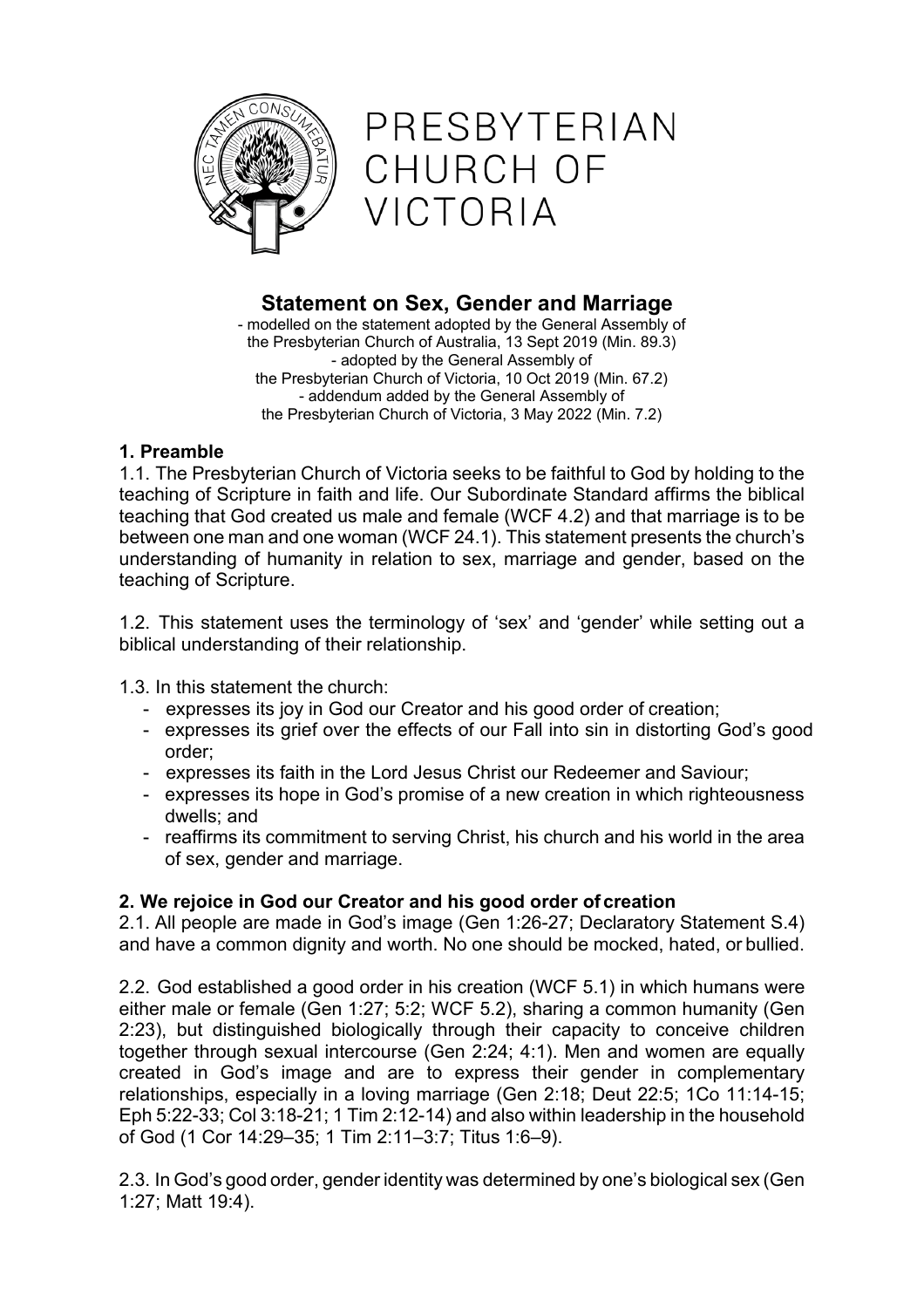2.4. Marriage is a union of a husband and a wife, to the exclusion of all others, voluntarily entered into for life (WCF 24.1), which for the good order of society is established by a public commitment. It is a sign of the love that exists between Christ and his church (Eph 5:24–33). The purpose of marriage is lifelong love, intimacy and companionship, to provide the most favourable and stable environment to reproduce and nurture children, and to promote the health and stability of society (Gen 2:18; Ecc 4:9-11; Deut 6:1-7; Eph 6:1-4; Prov 14:1; Pss 127 & 128; WCF 24.2). In the unity and partnership of marriage, a husband is to love his wife as his own body and as her head, and a wife is to submit to her husband (Gen 2:18; Eph 5:22–30). Marriage is the only proper setting for sexual intercourse and is the divinely ordained environment for the raising and nurturing of children.

2.5. Married couples are commanded by God to be faithful. All sexual activity outside of marriage is prohibited (Ex 20:14; 22:19; Lev 19:29; Deut 5:18; 22:13-21; 1Co 6:9-

10; Heb 13:4; Rev 21:8; 22:15), as is abuse and violence within marriage (1 Pet 3:7). Divorce is prohibited, except on proper grounds (Mal 2:15; Mt 19:4-8; Mk 10:6-9; 1Co 7:10-14; WCF 24.5-6).

### **3. We mourn the effects of the Fall and our own sin as they distort God's good order**

3.1. The fall of Adam rendered all humanity guilty and subject to God's eternal punishment (Rom 5:12-19). It corrupted us and the created order. 'Our first parents … fell from their original righteousness and communion with God, and so became dead in sin, and wholly defiled in all the faculties and parts of soul and body', and 'the same death in sin and corrupted nature' was 'conveyed to all their posterity' (WCF 6.1-3). As a consequence, all humans turn away from God, refuse to obey him, and worship created things instead (Rom 1:25)—including marriage, sexual experiences, sexuality and gender. All humans face struggle, distress and distortion in our experiences of gender and sexuality and marriage.

3.2. From the Fall, human sin and God's curse have disordered and frustrated God's good creation pattern (Gen 3:14-19; Rom 8:19-21). Humans have sought to make sense of their world and establish their identities apart from God (Prov 1:7; 12:23; Rom 1:21-29; 7:5,14-18; Eph 4:22). Relationships between husband and wife are spoiled (Gen 3:7,12,16; 4:19,23); women are often mistreated and abused (Gen 34:7-31; Deut 22:28–29; Jdg 19:22-20:7; 2Sa 13:1-32; Zec 14:2; 1 Pet 3:7); men and women are tempted to, and participate in, sexual immorality (Gen 39:6-12; 2Sa 11:2-5; Mt 5:27-28; 1 Pet 4:3; 2 Pet 2:14-18) including homosexual sex (Lev 18:22; 20:13; Rom 1:18-32; 1 Cor 6:9-10; 1 Tim 1:9-10); people transgress the boundaries of their sex (Deut 22:5; 1 Cor 6:9; 1 Cor 11:4-5, 13-15).

3.3. One consequence of the Fall is that some people are born with conditions in which their sex organs are not easily characterised as either male or female, or their sex organs are not consistent with their sex chromosomes (sometimes called intersex conditions or disorders of sex development). These are often physically uncomfortable and emotionally distressing conditions.

3.4. A further consequence of the Fall is that some people experience their gender to be different to their sex (sometimes called gender identity disorder or gender dysphoria). This is often a very distressing and confusing experience.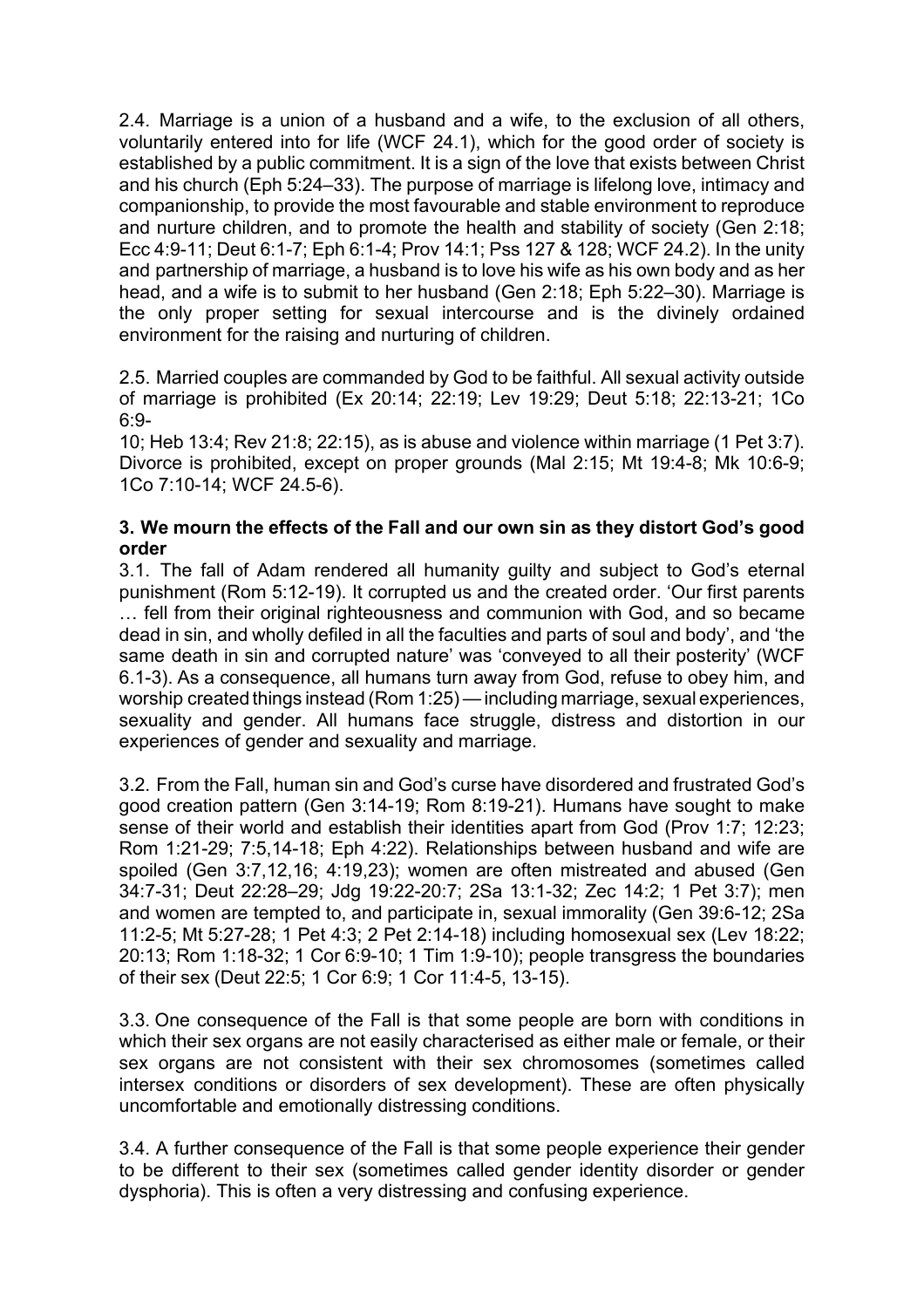3.5. People who suffer from these conditions and experiences are equally made in God's image and share in the common dignity and worth of all human beings. However, these conditions do not constitute a third sex or gender, nor do they contradict the truth that in his originally good creation, God has established a binary sexual order for human beings. Binary biological sex remains the basis on which we understand these experiences.

3.6. All aspects of sexual life and gender are subject to temptations to turn from God's good order and to break his commands. Temptation is not, in itself, sin; though for all fallen humans it appeals to sinful desires which are affected by our sinfulness and for which we are culpable. As a consequence, we are all prone to living out these sinful desires in thought, word and deed (Jam 1:13-15). Marital unfaithfulness through violence, desertion or sexual unfaithfulness is sin, as are all forms of sexual immorality.

3.7. Modern Western culture has developed in a framework in which God is not relevant to understanding the world or shaping ethics. This has promoted a culture which views each person as free to determine their own identity and moral framework; and assumes that diversity, including gender and sexual diversity, is a good in itself; and that pleasure and comfort are primary. This culture does not acknowledge the existence of God's good creational order and often celebrates changes which transgress that order. It also presents temptations through sexualised advertising, pornography and social pressures in friendships and in employment and educational contexts.

3.8. The church, in seeking to teach and apply the biblical view of sex, gender and marriage has often failed to acknowledge our own sin and has caused undue hurt. We have failed to adequately understand the struggles of others; and, in doing so, have prevented the gospel being heard by those who, like us, are in desperate need of salvation and secure identity in Christ. As a church we are accountable to the Lord Jesus for our treatment of others, especially those who are young in the faith (Matt 18:6; 1 Pet 4:17).

### **4. We look to Christ for redemption, proclaim him as Lord and Saviour and seek to live for him in ways consistent with God's good order**

4.1. In his incarnation, God the Son took on human nature to redeem people from sin, to heal them from corruption and reconcile them to God, and to restore God's good order to creation. He achieved this by his life, death, resurrection and ascension (Jn 3:16-21; Eph 1:3-10; 1 Pet 1:1-9; WCF 8).

4.2. The gospel, which proclaims Christ as the Saviour for all who trust him, is offered to all people (Isa 57:19; Acts 2:39; Rom 1:5; 3:24; 1 Tim 2:4). Everyone who comes to Christ is welcomed by him and included in his salvation (John 6:37). In Christ, his people find their true humanity and a new identity, irrespective of their gender, sexuality, marital status, family background, social status or ethnicity. They are restored to the image of God in Christ and united with each other in him (Rom 10:12; 1Co 12:13; Gal 2:20; Eph 2:10, 15; 4:22-24; Col 3:10-11). Christ is the answer to the underlying problems for all people — including those facing sexual temptation, the consequences of sexual sin, broken and difficult marriages, loneliness, shame, and gender confusion.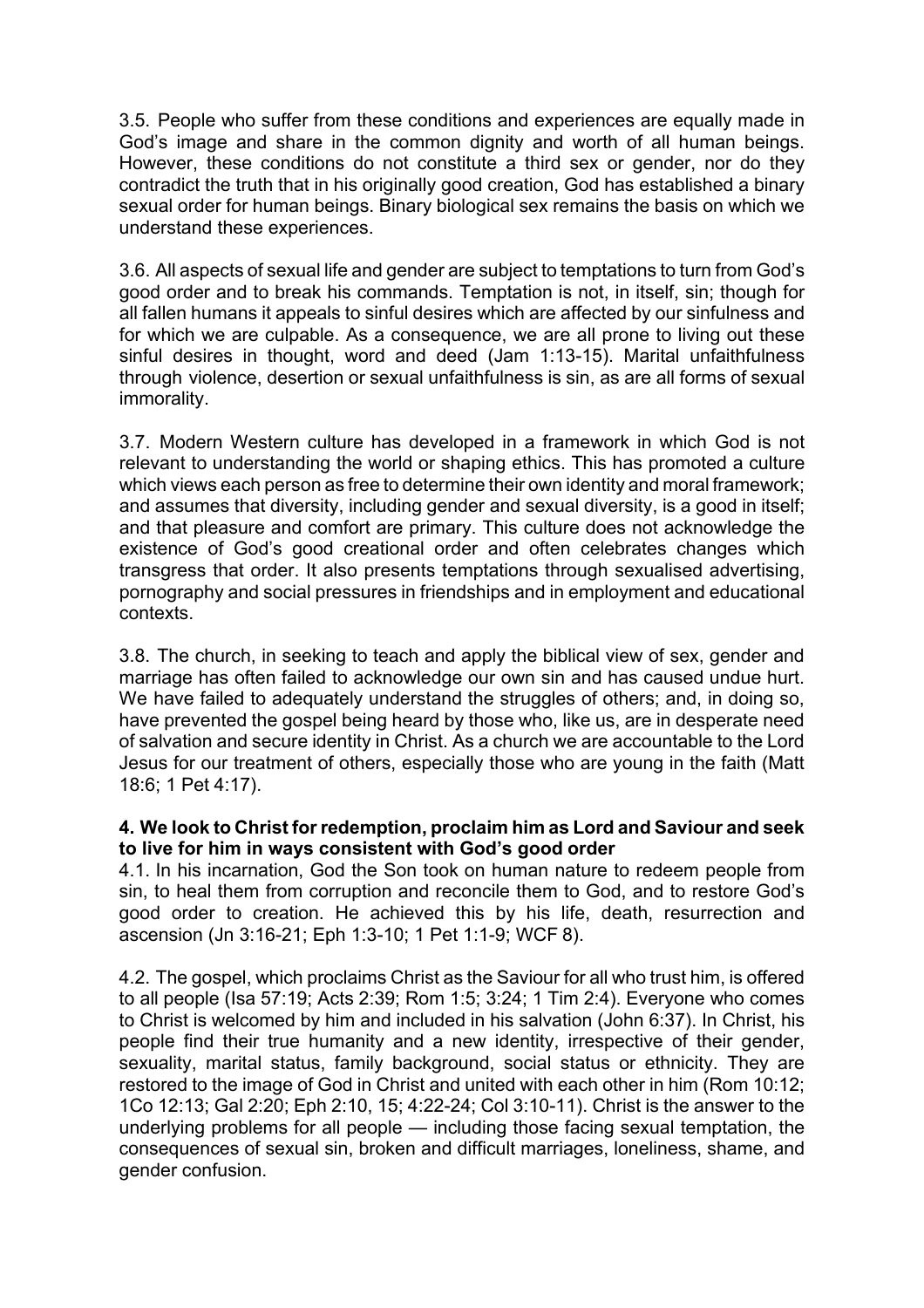4.3. By the gift of the Holy Spirit those in Christ are restored to God and are able to live for him (Rom 8:3-9; WCF 10.1, 13.1).

4.4. God does not promise to heal all broken bodies or human relationships nor to end temptation, nor remove homosexual attraction, gender confusion or other burdens in this life. He promises that, because we are his chosen, redeemed and sanctified children, his grace will be sufficient in all our trials (2 Cor 12:9). He also promises that on the return of Christ all his people will receive resurrected and restored bodies and enjoy full communion with him in a world of righteousness freed from curse and frustration (Rom 8:20-24; 2 Pet 3:13; Rev 21:1-5).

4.5. Christ calls all people, though lost in sin, to come to him to be reconciled to God and to discover their true humanity in his service. Sinners come to God as he works by his Spirit to lead them to love him, and he reorders their desires and behaviour to

conform to Christ. By the Spirit, believers are enabled to grieve for and hate their sins and to commit and strive to live as God commands. All believers struggle with sin and must constantly turn to Christ and put to death the sinful nature with its particular sins.

4.6. An unmarried person who is a follower of Jesus Christ is called to live faithfully for him in chastity. Singleness is a proper and honourable Christian calling, since it was the calling of the Lord Jesus himself (Matt 19:12; 1 Cor. 7:32–35; 1 Tim 5:5).

4.7. Married couples who follow Jesus Christ are called to live together faithfully as husband and wife, loving and serving one another. Husbands are to love their wives as Christ loved the church, and wives are to submit to their husbands (Col 3:18–19; Eph 5:22–33; Tit 2:4-5; 1 Pet 3:1-7). Parents are to love their children and raisethem in the training and instruction of the Lord (Gen 18:19; Deut 6:7; Col 3:21; Eph 6:4). Children are to honour and obey their parents (Ex 20:12; Deut 5:16; Pr 6:20; Col 3:20; Eph 6:1-2).

4.8. An intersex person who is a follower of Jesus Christ should embrace their biological sex insofar as it may be known. Surgical treatment to enable this may be appropriate, though it is not morally necessary.

4.9. A person who experiences gender dysphoria and who is a follower of Jesus Christ should accept their body as inherent to their personhood, given to them by God, and seek to reconcile their understanding and presentation of their gender according to this fundamental truth. Learning to live consistently with this may be an on-going and difficult process, yet, as with all Christians, their union with Christ through his Spirit will lead them to grow in grace.

4.10. Faithful proclamation of the gospel requires the church to give a clear public witness in word and action to the righteousness of God, the nature and consequences of human sin, including its impact on the curse and frustration of the fallen creation, and God's free offer of grace in the Lord Jesus (Jn 16:8; Acts 2:23, 17:16-17, 30-31; Rom 1:18-3:20). The church presents God's good order and his moral law to the wider society, in part for the sake of the common good which is promoted by a recognition of the moral law. The church is not called to provide moral discipline for society (1 Cor 5:9–10), nor to seek moral reformation of society apart from gospel ministry. The priority of its mission is to proclaim Christ and to call people to salvation in him.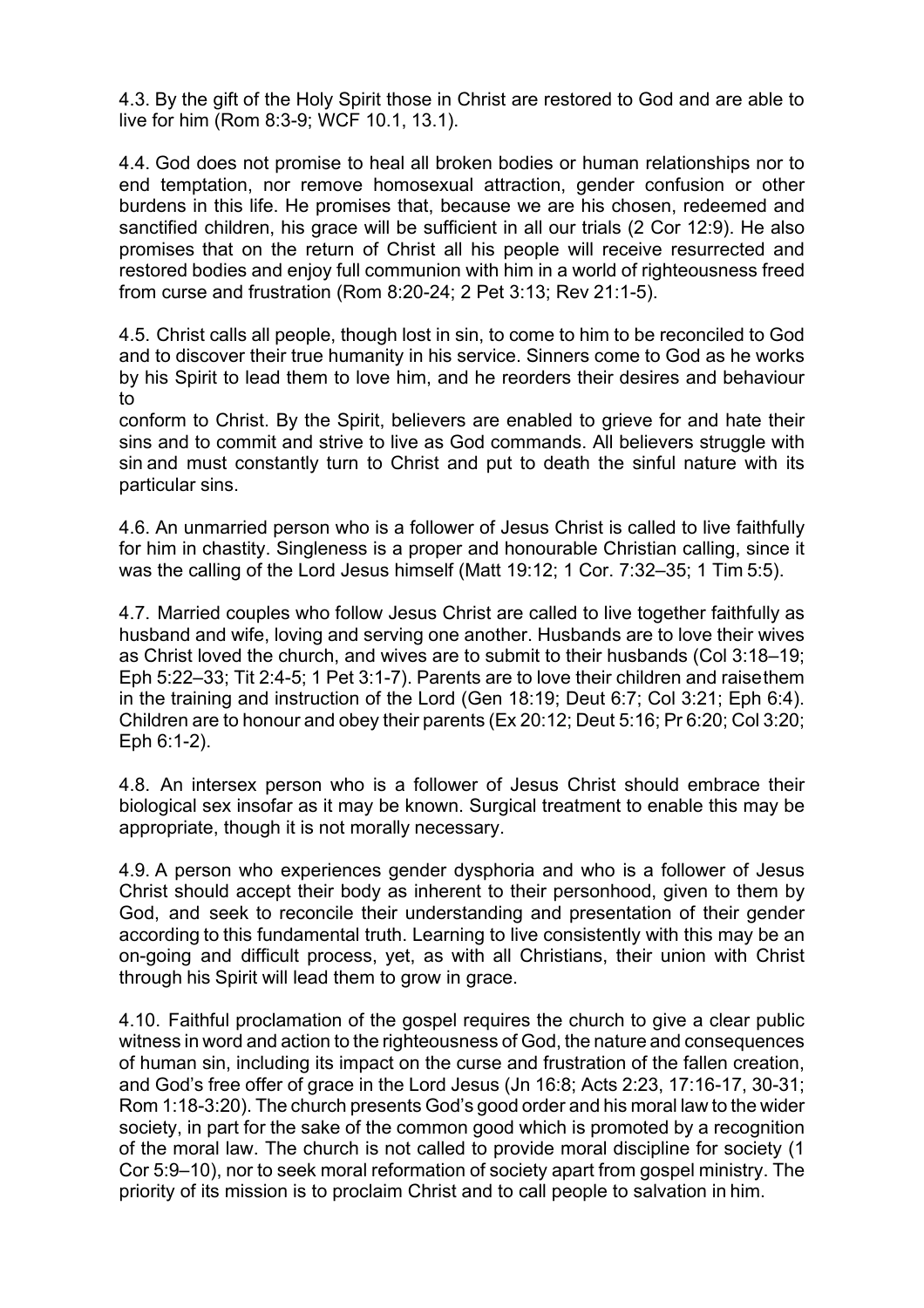### **5. We live in eager expectation of God's new creation**

5.1. The Lord has promised at his return a new creation where righteousness will dwell, and his people will enjoy glorious freedom in his presence, and he will wipe away all their tears (Rom 8:21; 2 Pet 3:13; Rev 21:1-5; WCF 33.2). So, we live in hope, longing for and praying for the day when we shall be fully conformed to Christ and the created order will be gloriously transformed, healed of all disorder and corruption. In the presence of the Triune God, God's people will be given the fullness of their new identity in Christ (1 Cor 13:12; 1 John 3:2; Rev 22:4-5).

5.2. In the new creation, marriage and sexuality will reach their fulfillment in the marriage of Christ the lamb to his people (Rev 19:7; 21:2). Jesus declares there will be no marriage at the resurrection, which means that marriage is temporal, and not an 'ultimate' relationship for humanity, but one that points to this ultimate fulfillment (Matt 22:30). We do not know the details of how bodies will be transformed and how that willreflect sex or intersex conditions. The bodies of God's people will be glorified and made to be like Christ (1 Cor 15:35–53; Phil 3:20-21; 1 Jn 3:2).

5.3. Only then will God's people be freed from temptation and able to love him perfectly and freely.

#### **6. We commit ourselves to serving Christ, his church and his world in the area of sex, marriage and gender**

6.1. As the church addresses issues of sex, gender and marriage in its teaching and pastoral ministry it should teach and act in consistency with the understanding set out in this statement.

6.2. It is important to differentiate between cultural trends and movements, and the situation of individuals. The church should identify for its members, and for the society, false views about marriage, sex and gender. It should do so in a way that is gracious, compassionate and engaging, and which offers life lived for Christ as a genuine alternative. It should treat those who are influenced by these movements as victims in need of compassion and, like all people, sinners in need of repentance. The church should remain sensitive to congregation members who may silently struggle with gender or sexuality issues.

6.3. The deeply personal nature of sex, gender and marriage makes teaching about these areas, and the provision of pastoral care, particularly complex. We should seek to be informed as well as possible, to welcome advice from those with relevant personal and professional experience and constantly to seek wisdom from the Lord.

6.4. Good pastoral care will involve determining with those concerned, in light of the teaching of Scripture, how they can live faithfully in Christ. It will involve supporting them in this and, in love, holding them accountable for their actions. It may involve helping them access the services of appropriate professionals who should share a view of sex, gender and marriage consistent with this statement.

6.5. We should seek to build churches in which people of all ages grow together in the gospel, and which share the gospel of God's love in Christ. Our churches should aim to reinforce, enrich and model identity in Christ in contrast to the idolatrous identities of the world. Churches should seek to model faithfulness in marriage and singleness, and to support single people, couples moving toward marriage and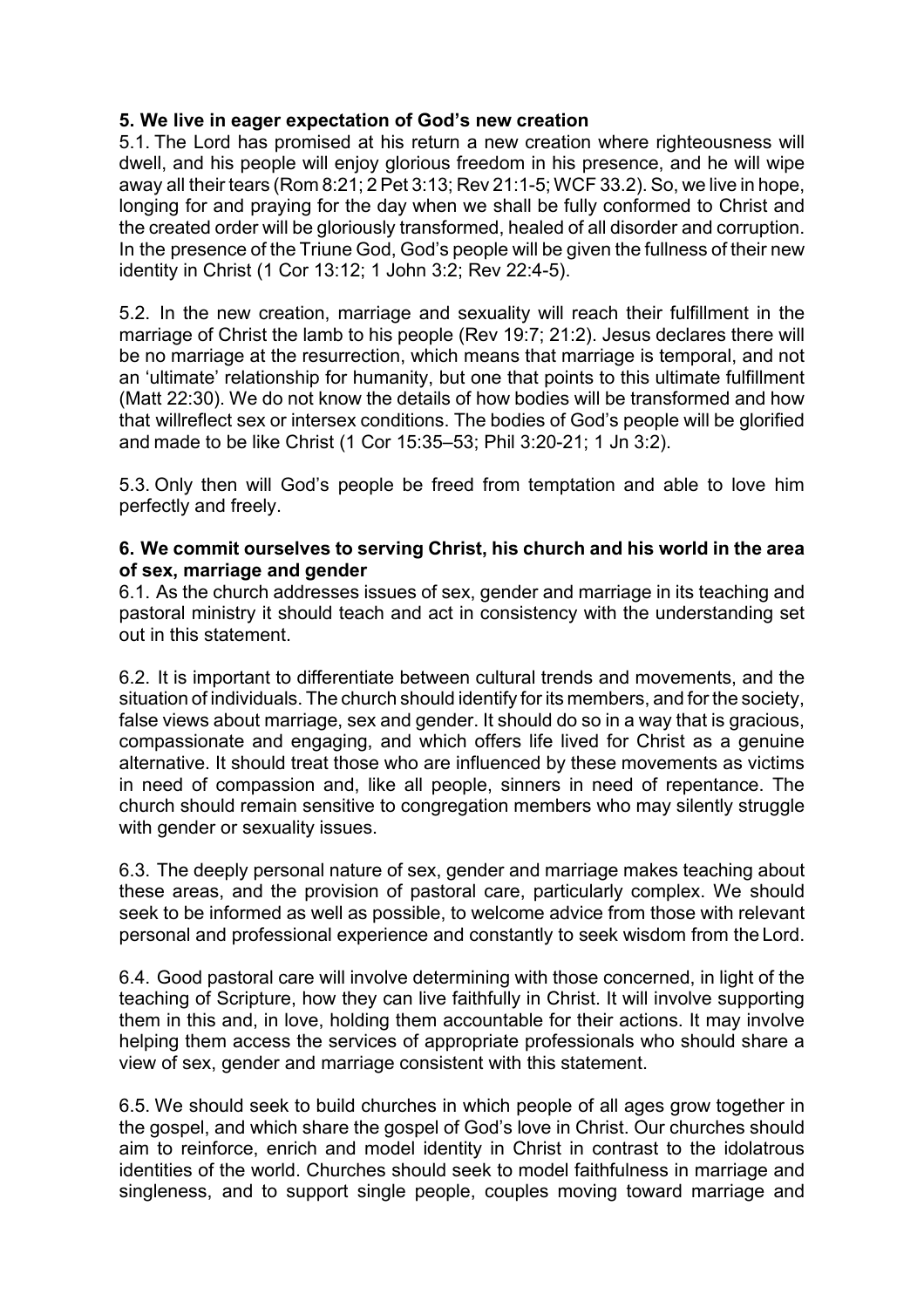married couples to live godly lives and to serve Christ together. The church should be a community in which people can be honest about their temptations and pain and receive compassionate support from fellow believers as they seek to live faithfully.

6.6. The church should teach that God opposes abuse and violence in marriage and in the family. He particularly warns husbands to be considerate to their wives and treat them with respect (Eph 5:28–30; 1 Pet 3:7). Acts of domestic violence and abuse are heinous sins. In providing pastoral care, church leaders should be alert for signs of domestic and family violence, and teaching in churches should address these issues. Domestic violence may be a valid ground for divorce, along with adultery and desertion (WCF 24:6).

6.7. Biological or natal sex is the relevant basis on which the church makes decisions about qualifications for marriage, church membership and church office.

6.8. The church will not ordain any person who is involved in a sexual relationship outside of a marriage between a man and a woman. No church officer nor anyone in a position of leadership or responsibility within the church should be involved in such a relationship.

6.9. All schools, training colleges, aged care facilities, charitable organisations, and other ministries and institutions operated by, in connection with, or under the authority or control of the church are to operate in a manner, and for purposes, consistent with the understanding of sex, gender and marriage set out in this statement. Church property is only to be used in a manner and for purposes consistent with that understanding.

# **ADDENDUM**

### **Introduction**

This addendum is an explanatory document to provide additional clarity to the Presbyterian Church of Victoria's Statement on Sex, Gender and Marriage ('the Statement'), and is to be read in conjunction with it.

The Presbyterian Church of Victoria, in approving this addendum to the Statement affirms that the teachings of the church as set forth in the Statement are not new or merely shaped by contemporary departure from or opposition to these teachings. Rather, they are a declaration of the unchanged biblical, Christian and confessional position of the church in every age and which the Presbyterian Church of Victoria has held since its beginning.

### **1. Sex, gender and marriage in the doctrinal standards of the PCV**

The subordinate (or secondary) standard of the church is the Westminster Confession of Faith (1646), as amended from time to time by the General Assembly of Australia, read in the light of the Declaratory Statement contained in the Basis of Union (1901).

The supreme standard of the Presbyterian Church of Victoria is the Bible. **Regarding sex and gender**, the Westminster Confession of Faith teaches that God made 'man' (mankind, or humankind) 'male and female':

### **IV Of Creation**

II. After God had made all other creatures, he created man, male and female  $\ldots$ <sup>[1](#page-5-0)</sup>

<span id="page-5-0"></span><sup>&</sup>lt;sup>1</sup> All biblical passages referenced in the Addendum employ the English Standard Version (Wheaton,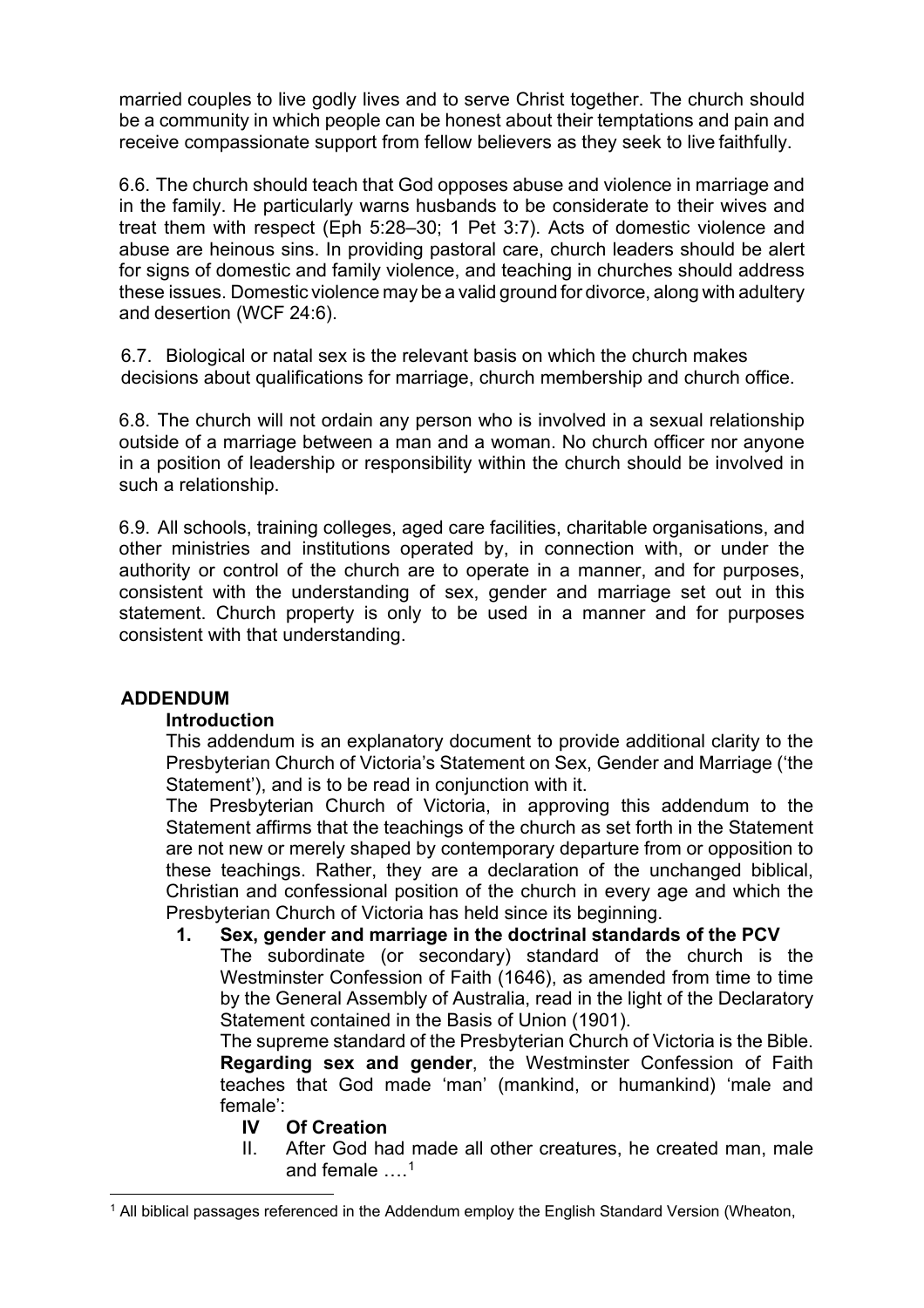The Bible support cited for this teaching is:

Genesis 1:27: So God created man in his own image, in the image of God he created him; male and female he created them.

**Regarding marriage,** the Westminster Confession of Faith teaches that marriage is between one man and one woman:

#### **XXIV Of Marriage and Divorce**

I. Marriage is to be between one man and one woman: neither is it lawful for any man to have more than one wife, nor for any woman to have more than one husband at the same time.

The Bible support cited for this teaching is:

Genesis 2:24: Therefore a man shall leave his father and his mother and hold fast to his wife, and they shall become one flesh.

Matthew 19:5-6: And Pharisees came up to him and tested him by asking, "Is it lawful to divorce one's wife for any cause?" He answered, "Have you not read that he who created them from the beginning made them male and female, and said, 'Therefore a man shall leave his father and his mother and hold fast to his wife, and the two shall become one flesh'? So they are no longer two but one flesh. What therefore God has joined together, let not man separate."

### **2. Sex and gender in the Statement[2](#page-6-0)**

**Sex** is a biological descriptor and that includes at least genitals, reproductive system, hormones and chromosomes.

The use of 'natal' [birth] sex in the Statement (6.7) is emphatic and intended to direct the action of church courts regarding qualifications for marriage, church membership and church office and is synonymous with 'sex' elsewhere in the Statement.

**Gender** is determined by biological sex. Biology remains determinative (4.8), but persons experiencing gender dysphoria or intersex persons may find it difficult to discern this fundamental truth (4.9).

Intersex people are to embrace their biological sex 'insofar as it may be known' (4.8).

### **3. Gender expression**

Gender expression, while not dealt with in the Statement, is relevant, especially given that in the wider community gender identity is often based on self-appraisal according to the traits most often associated with one sex or the other (gender traits). Such traits are influenced to some degree by cultural norms, so that gender is viewed as a social construct based on the norms, behaviours, and societal roles expected of individuals primarily on the basis of their sex. $3$ 

Biblically, gender expression depends upon both nature and nurture; the Bible teaches that 'men and women are created differently, for different purposes, with different strengths, and with different natural

IL: Crossway, 2008).

<span id="page-6-0"></span> $2$  The understanding of sex and gender affirmed in the Statement contrasts with views of sex and gender widely held outside the PCV, where:

<sup>•</sup> **Sex** is often considered in terms of three categories: genotypic sex, phenotypic sex, and gender;

**Genotypic sex** refers specifically to an individual's two sex chromosomes;

<sup>•</sup> **Phenotypic sex** refers to an individual's sex as determined by their internal and external genitalia, expression of secondary sex characteristics, and behaviour; and

Gender refers more broadly to an individual's subjective perception of their sex and their sexual orientation.

<span id="page-6-1"></span><sup>3</sup> What Is Sex? - Neuroscience - [NCBI Bookshelf \(nih.gov\)](https://www.ncbi.nlm.nih.gov/books/NBK10943/)